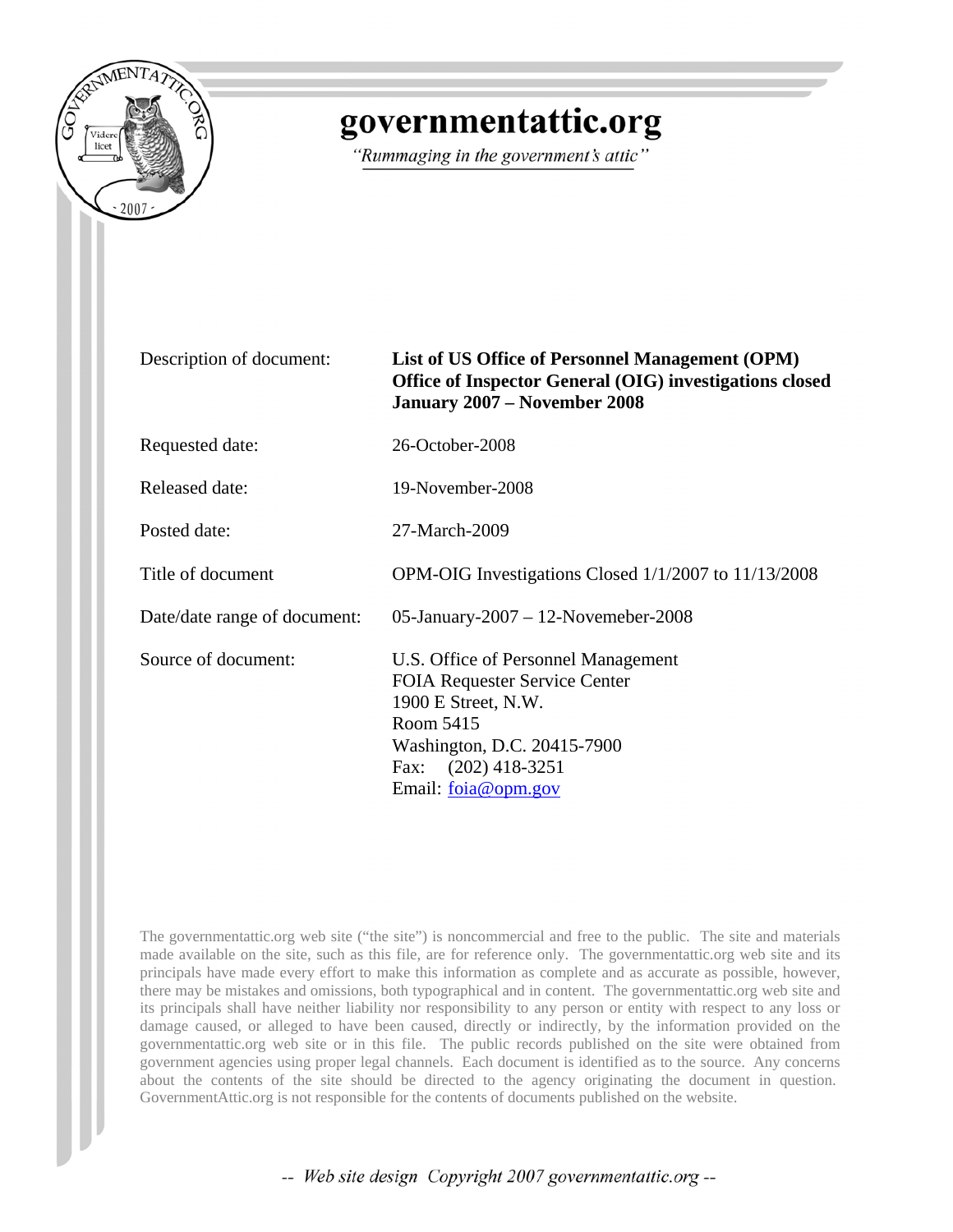

Office of the Inspector General UNITED STATES OFFICE OF PERSONNEL MANAGEMENT Washington, DC 20415

November 19,2008

This is in response to your Freedom of Information (FOIA) request of October 26, 2008, in which you asked for "a printout from your database of all OIG investigations closed during the time period January 1, 2007 to the present." Enclosed is the requested information.

If you wish to appeal the document provided, you should contact, in writing, Timothy C. Watkins, FOIA Appeals Officer, Office of the Inspector General, 1900 E Street, NW, Washington, DC 20415.

Sincerely,

Gary R. Acker<br>FOIA/Privacy Act Officer

Enclosure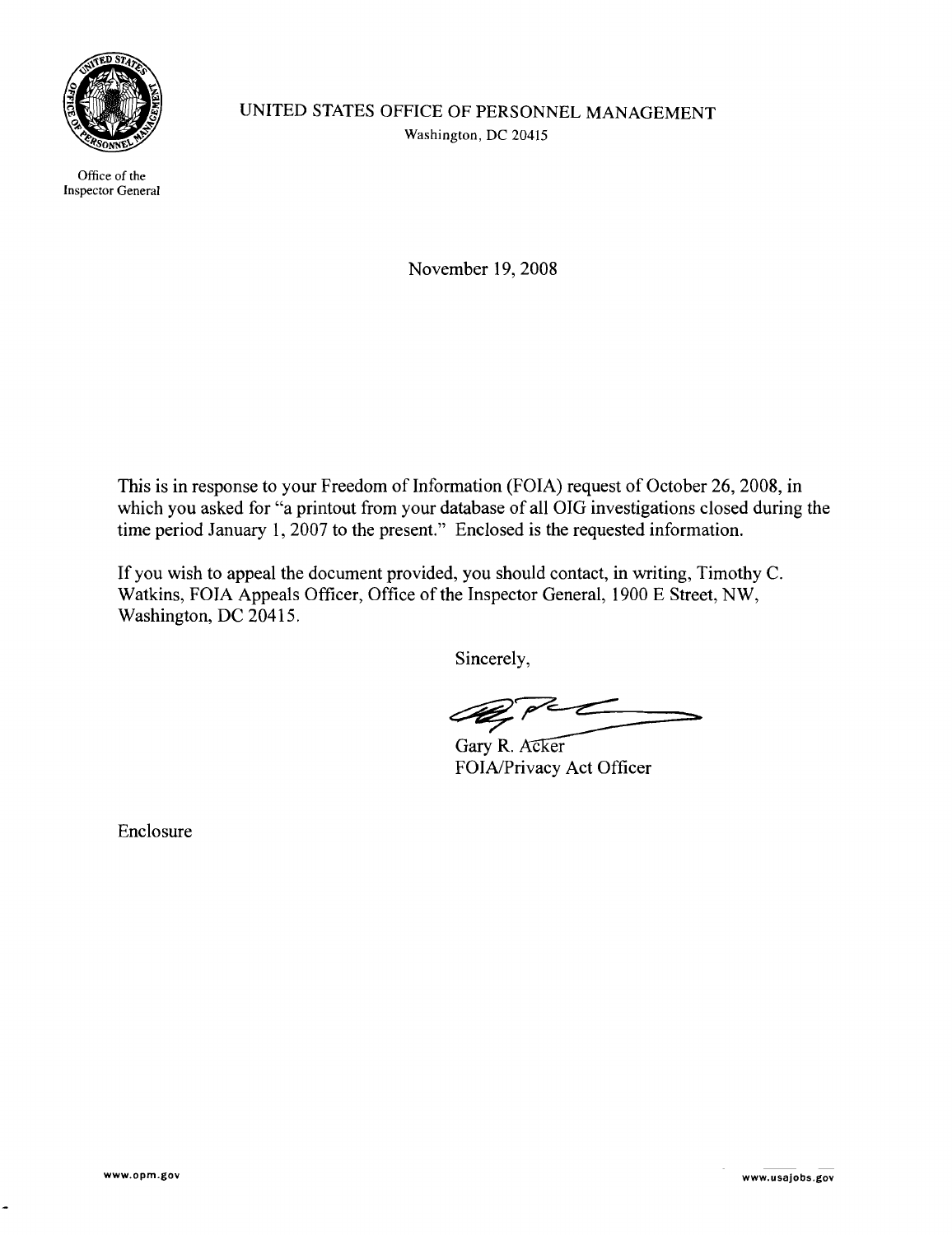| CaseNumber  | <b>DateClosed Case Type</b> |                                                   | <b>Case Sub-Type</b>                       |
|-------------|-----------------------------|---------------------------------------------------|--------------------------------------------|
| 12003 00018 |                             | 11/12/2008 Health Care Fraud                      | Physician                                  |
| 12005 00110 |                             | 11/12/2008 Health Care                            | <b>FEHBP Carrier</b>                       |
| 12008 00087 |                             | 11/10/2008 Health Care Fraud                      | Psychiatric                                |
| 12008 00138 |                             | 11/10/2008 Health Care Fraud                      | <b>Physician Group Practice</b>            |
| 12008 00042 |                             | 11/6/2008 Retirement Fraud                        | <b>OPM Retirement Issues</b>               |
| 12007 00102 |                             | 10/16/2008 Retirement Fraud                       | <b>OPM Retirement Issues</b>               |
| 12008 00124 |                             | 10/9/2008 Health Care Fraud                       | Physician                                  |
| 12003 00015 |                             | 10/1/2008 Health Care Fraud                       | <b>Outpatient Facility</b>                 |
| 12006 00052 |                             | 9/30/2008 Retirement Fraud                        | <b>Civil Service Retirement System</b>     |
| 1200300048  |                             | 9/30/2008 Special Investigation                   | <b>OPM Employee Misconduct</b>             |
| 12005 00122 |                             | 9/30/2008 Retirement                              | <b>OPM Retirement Issues</b>               |
| 12005 00122 |                             | 9/30/2008 Retirement                              | <b>OPM Retirement Issues</b>               |
| 12008 00040 |                             | 9/30/2008 Health Care Fraud                       | Physician                                  |
| 12008 00044 |                             | 9/30/2008 Retirement Fraud                        | <b>OPM Retirement Issues</b>               |
| 12008 00125 |                             | 9/30/2008 Retirement Fraud                        | <b>Civil Service Retirement System</b>     |
|             |                             |                                                   |                                            |
| 1200300069  |                             | 9/30/2008 Life Insurance Fraud                    | <b>Federal Employees Retirement System</b> |
| 12006 00133 |                             | 9/30/2008 Retirement Fraud                        | <b>Nursing Home</b>                        |
| 12005 00136 |                             | 9/29/2008 Health Care Fraud                       | <b>FEHBP</b>                               |
| 2004 00071  |                             | 9/29/2008 Health Care Fraud                       | <b>Outpatient Facility</b>                 |
| 12006 00147 |                             | 9/26/2008 Health Care Fraud                       | Laboratory                                 |
|             |                             |                                                   | OPM Contractor Misconduct, Other-          |
| 1200800009  |                             | 9/25/2008 Federal Investigative Services Division | Special Investigation                      |
| 12006 00149 |                             | 9/25/2008 Federal Investigative Services Division | <b>OPM Employee Misconduct</b>             |
| 12008 00070 |                             | 9/25/2008 Federal Investigative Services Division | <b>OPM Contractor Misconduct</b>           |
| 1200700089  |                             | 9/25/2008 Health Care Fraud                       | FEHBP, FEHBP Subscriber                    |
| 12006 00134 |                             | 9/25/2008 Health Care Fraud                       | Qui Tam                                    |
| 12006 00078 |                             | 9/22/2008 Retirement Fraud                        | Civil Service Retirement System            |
| 12006 00124 |                             | 9/22/2008 Special Investigation                   | <b>OPM Employee Misconduct</b>             |
| 1200700069  |                             | 9/22/2008 Special Investigation                   | <b>OPM Employee Misconduct</b>             |
| 12004 00076 |                             | 9/22/2008 Health Care Fraud                       | <b>Physician Group Practice</b>            |
| 1200700096  |                             | 9/22/2008 Health Care                             | Physician                                  |
| 12007 00081 |                             | 9/19/2008 Health Care Fraud                       | Physician                                  |
| 12003 00054 |                             | 9/19/2008 Health Care Fraud                       | Physician                                  |
| 1200700023  |                             | 9/19/2008 Health Care Fraud                       | Hospital                                   |
| 12005 00144 |                             | 9/19/2008 Health Care                             | <b>Durable Medical Equipment</b>           |
| 12006 00126 |                             | 9/19/2008 Retirement Fraud                        | <b>OPM Retirement Issues</b>               |
| 12008 00019 |                             | 9/19/2008 Health Care Fraud                       | <b>FEHBP</b>                               |
| 12006 00098 |                             | 9/19/2008 Health Care Fraud                       | <b>FEHBP</b>                               |
| 12008 00018 |                             | 9/19/2008 Retirement Fraud                        | <b>Federal Employees Retirement System</b> |
| 1200700058  |                             | 9/19/2008 Retirement Fraud                        | Civil Service Retirement System            |
| 12004 00010 |                             | 9/18/2008 Health Care Fraud                       | Physician                                  |
| 12004 00030 |                             | 9/18/2008 Health Care Fraud                       | Hospital, Physician                        |
| 12004 00008 |                             | 9/17/2008 Health Care Fraud                       | Pharmaceutical                             |
| 12004 00048 |                             | 9/17/2008 Health Care Fraud                       | Physician                                  |
| 12006 00057 |                             | 9/16/2008 Health Care Fraud                       | Physician                                  |
|             |                             |                                                   |                                            |
| 12006 00063 |                             | 9/16/2008 Retirement Fraud                        | <b>Federal Employees Retirement System</b> |
| 12005 00016 |                             | 9/16/2008 Retirement Fraud                        | Other Agency Retirement Issues             |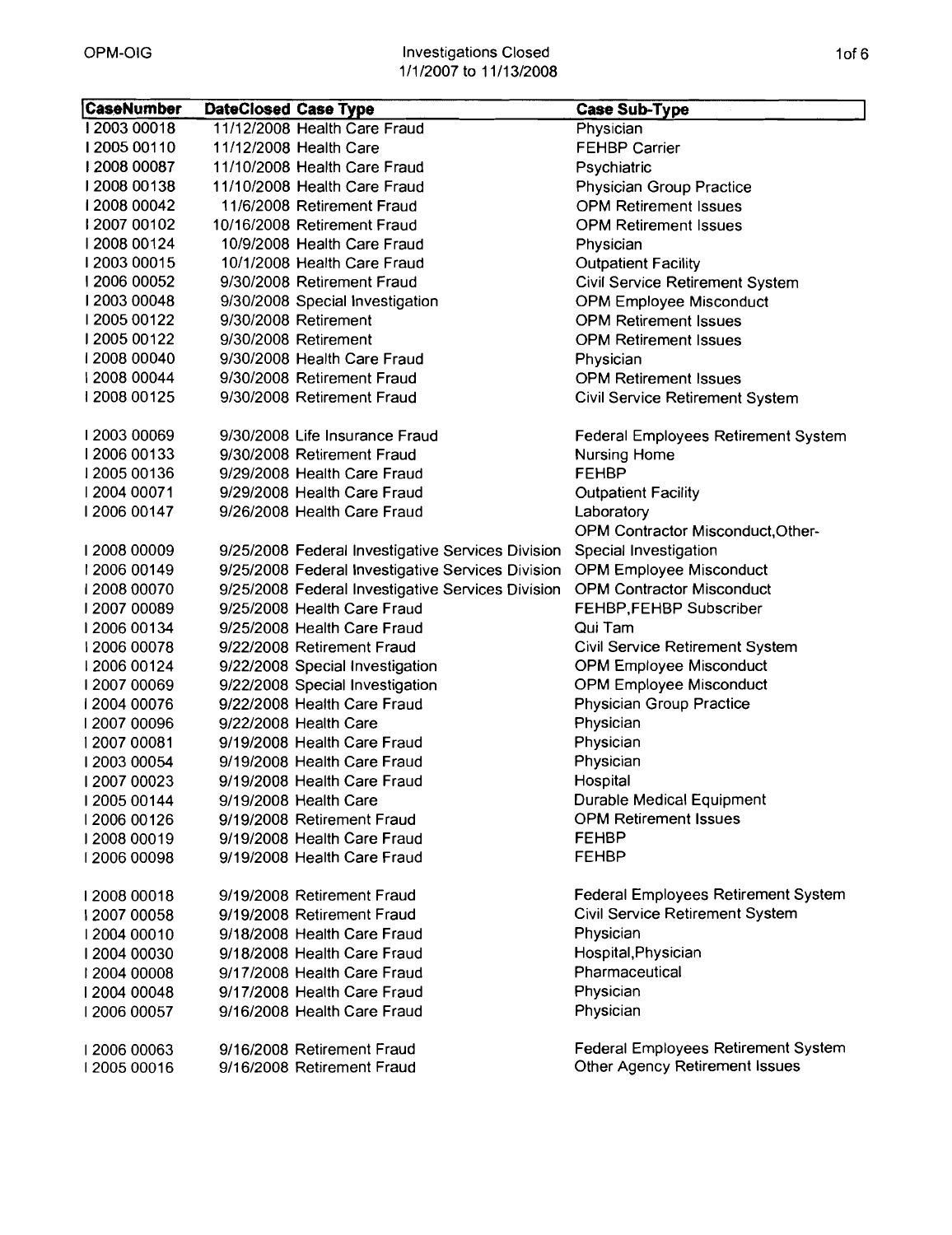| <b>CaseNumber</b> | <b>DateClosed Case Type</b> |                                 | <b>Case Sub-Type</b>                     |
|-------------------|-----------------------------|---------------------------------|------------------------------------------|
|                   |                             |                                 | <b>Federal Employees Retirement</b>      |
| 12008 00038       |                             | 9/16/2008 Retirement Fraud      | System, OPM Retirement Issues            |
| 12008 00022       |                             | 9/16/2008 Health Care Fraud     | <b>FEHBP</b>                             |
| 1200800088        |                             | 9/16/2008 Retirement Fraud      | <b>OPM Retirement Issues</b>             |
| 12006 00116       |                             | 9/16/2008 Retirement Fraud      | Civil Service Retirement System          |
| 12005 00045       |                             | 9/16/2008 Retirement            | <b>OPM Retirement Issues</b>             |
| 12006 00105       |                             | 9/15/2008 Health Care Fraud     | Physician                                |
| 12006 00005       |                             | 9/15/2008 Special Investigation | <b>OPM Employee Misconduct</b>           |
| 12005 00147       |                             | 9/15/2008 Health Care           | Hospital, Nursing Home, Physician        |
| 12007 00083       |                             | 9/15/2008 Health Care Fraud     | Pharmaceutical                           |
| 1200700092        |                             | 9/15/2008 Retirement Fraud      | Civil Service Retirement System          |
| 12005 00072       |                             | 9/15/2008 Health Care Fraud     | Durable Medical Equipment                |
| 12007 00097       |                             | 9/15/2008 Health Care Fraud     | Pharmaceutical                           |
| 12003 00012       |                             | 9/15/2008 Health Care Fraud     | <b>Outpatient Facility</b>               |
| 12005 00074       |                             | 9/15/2008 Health Care Fraud     | <b>Outpatient Facility, Physician</b>    |
| 12004 00035       |                             | 9/15/2008 Health Care Fraud     | Laboratory                               |
| 12008 00047       |                             | 9/12/2008 Health Care Fraud     | <b>FEHBP</b>                             |
| 12005 00018       |                             | 9/12/2008 Health Care Fraud     | Physician Group Practice, Qui Tam        |
| 2006 00049        |                             | 9/10/2008 Retirement Fraud      | Civil Service Retirement System          |
| 12005 00081       |                             | 9/10/2008 Health Care Fraud     | Physician                                |
|                   |                             |                                 | <b>Health Insurance Billing</b>          |
| 12005 00146       |                             | 9/10/2008 Health Care Fraud     | Dispute, Laboratory, Outpatient Facility |
| 12006 00143       |                             | 9/10/2008 Health Care           | Pharmaceutical                           |
| 12008 00086       |                             | 9/10/2008 Retirement Fraud      | <b>OPM Retirement Issues</b>             |
| 12008 00075       |                             | 9/4/2008 Retirement Fraud       | <b>OPM Retirement Issues</b>             |
| 12007 00031       |                             | 9/3/2008 Retirement Fraud       | Civil Service Retirement System          |
|                   |                             |                                 |                                          |
|                   |                             |                                 | Civil Service Retirement System, Federal |
| 12006 00030       |                             | 9/3/2008 Retirement Fraud       | <b>Employees Retirement System</b>       |
| 12006 00092       |                             | 9/3/2008 Health Care Fraud      | <b>Physician Group Practice</b>          |
| 12006 00029       |                             | 9/3/2008 Health Care Fraud      | <b>FEHBP</b>                             |
| 12008 00017       |                             | 9/3/2008 Health Care            | <b>FEHBP</b>                             |
| 12005 00067       |                             | 9/3/2008 Health Care Fraud      | <b>Outpatient Facility</b>               |
| 12007 00054       |                             | 9/2/2008 General Complaint      | <b>OPM Retirement Issues</b>             |
| 2007 00001        |                             | 9/2/2008 Health Care Fraud      | <b>Physical Therapy</b>                  |
| 12008 00077       |                             | 8/27/2008 Retirement Fraud      | <b>OPM Retirement Issues</b>             |
| 1200700062        |                             | 8/21/2008 Health Care Fraud     | Pharmaceutical                           |
| 12005 00050       |                             | 8/21/2008 Retirement            | <b>OPM Retirement Issues</b>             |
| 12005 00024       |                             | 8/21/2008 Health Care Fraud     | <b>Physician Group Practice</b>          |
| 12006 00140       |                             | 8/14/2008 Retirement Fraud      | <b>Civil Service Retirement System</b>   |
| 12006 00002       |                             | 8/12/2008 Health Care Fraud     | Physician                                |
| 1200700114        |                             | 8/11/2008 Retirement Fraud      | <b>OPM Retirement Issues</b>             |
| 1200700068        |                             | 8/11/2008 Retirement Fraud      | Civil Service Retirement System          |
| 12008 00048       |                             | 8/7/2008 Health Care Fraud      | Pharmaceutical                           |
| 12006 00119       |                             | 8/7/2008 Health Care Fraud      | Physician                                |
| 12005 00174       |                             | 8/7/2008 Health Care Fraud      | <b>Physical Therapy</b>                  |
| 12007 00051       |                             | 8/4/2008 Retirement Fraud       | Civil Service Retirement System          |
| 12007 00099       |                             | 7/18/2008 Retirement Fraud      | <b>OPM Retirement Issues</b>             |
| 12008 00105       |                             | 7/16/2008 Retirement Fraud      | <b>Deceased Annuitant</b>                |
| 12007 00115       |                             | 7/14/2008 Retirement Fraud      | <b>OPM Retirement Issues</b>             |
| 12007 00091       |                             | 7/14/2008 Life Insurance Fraud  | <b>FEGLI</b>                             |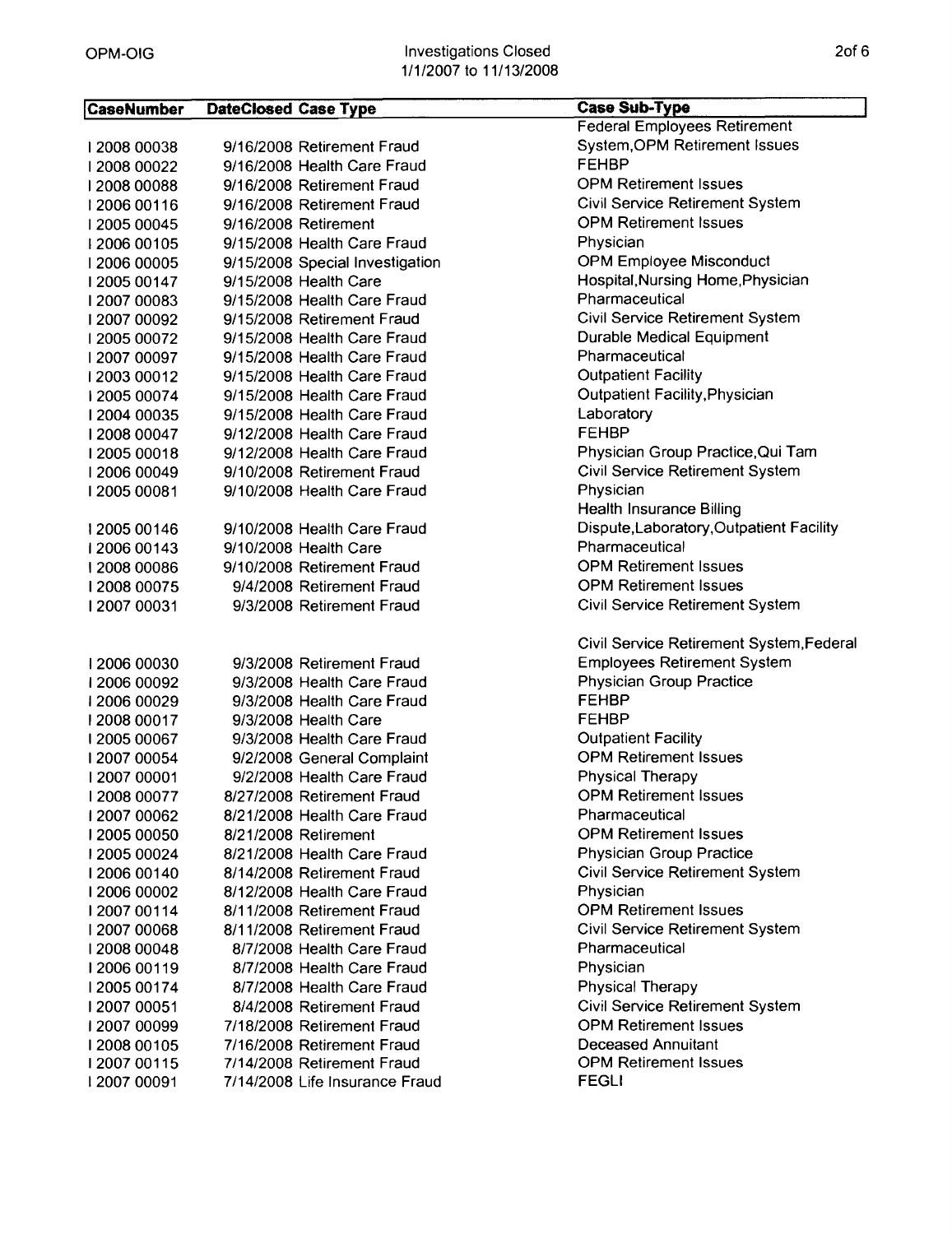| <b>CaseNumber</b> | <b>DateClosed Case Type</b> |                                                  | <b>Case Sub-Type</b>                       |
|-------------------|-----------------------------|--------------------------------------------------|--------------------------------------------|
| 12006 00146       |                             | 7/8/2008 Retirement Fraud                        | <b>Civil Service Retirement System</b>     |
| 12005 00114       |                             | 7/8/2008 Health Care Fraud                       | Pharmaceutical                             |
| 12007 00063       |                             | 7/2/2008 Retirement Fraud                        | <b>OPM Retirement Issues</b>               |
| 12008 00012       |                             | 6/27/2008 Retirement Fraud                       | <b>OPM Retirement Issues</b>               |
| 12006 00071       |                             | 6/24/2008 Health Care Fraud                      | <b>FEHBP</b>                               |
| 1200700067        |                             | 6/24/2008 Special Investigation                  | <b>OPM Employee Misconduct</b>             |
| 12006 00093       |                             | 6/20/2008 Special Investigation                  | <b>OPM Employee Misconduct</b>             |
| 1200700070        |                             | 6/17/2008 Retirement Fraud                       | <b>OPM Retirement Issues</b>               |
| 12006 00112       |                             | 6/17/2008 Health Care Fraud                      | Pharmaceutical                             |
| 1200700034        |                             | 6/17/2008 Retirement Fraud                       | Civil Service Retirement System            |
| 12004 00022       |                             | 5/27/2008 Retirement Fraud                       | Civil Service Retirement System            |
| 12005 00154       |                             | 5/27/2008 Health Care Fraud                      | Physician                                  |
| 12008 00021       |                             | 5/22/2008 Health Care                            | Psychiatric                                |
| 12007 00107       |                             | 5/22/2008 Retirement Fraud                       | <b>OPM Retirement Issues</b>               |
| 1200700040        |                             | 5/14/2008 Retirement Fraud                       | Civil Service Retirement System            |
| 12008 00058       |                             | 4/30/2008 Health Care Fraud                      | Physician, Physician Group Practice        |
| 12005 00124       |                             | 4/30/2008 Health Care                            | <b>FEHBP Subscriber</b>                    |
| 12004 00083       |                             | 4/29/2008 Health Care Fraud                      | <b>Outpatient Facility</b>                 |
| 12004 00056       |                             | 4/29/2008 Health Care Fraud                      | Physician                                  |
| 12005 00139       |                             | 4/25/2008 Health Care Fraud                      | FEHBP Subscriber, Pharmaceutical           |
| 12006 00114       |                             | 4/18/2008 Retirement Fraud                       | Civil Service Retirement System            |
| 1200700103        |                             | 4/18/2008 Retirement Fraud                       | <b>OPM Retirement Issues</b>               |
| 12006 00135       |                             | 4/17/2008 Retirement Fraud                       | <b>OPM Retirement Issues</b>               |
| 12006 00132       |                             | 4/17/2008 Retirement Fraud                       | <b>Civil Service Retirement System</b>     |
| 12004 00024       |                             | 4/15/2008 Health Care Fraud                      | Physician                                  |
| 12005 00140       |                             | 4/14/2008 Retirement Fraud                       | Civil Service Retirement System            |
| 12005 00137       |                             | 4/7/2008 Health Care                             | <b>Durable Medical Equipment</b>           |
| 1200500004        |                             | 4/1/2008 Health Care Fraud                       | Physician, Physician Group Practice        |
| 1200700080        |                             | 4/1/2008 Health Care Fraud                       | <b>Physical Therapy</b>                    |
| 12005 00123       |                             | 3/27/2008 Health Care Fraud                      | Physician                                  |
|                   |                             |                                                  |                                            |
| 12006 00001       |                             | 3/17/2008 Retirement Fraud                       | <b>Federal Employees Retirement System</b> |
| 12006 00086       |                             | 3/17/2008 Health Care Fraud                      | Doctor Shopping, FEHBP Subscriber          |
| 12005 00088       |                             | 3/17/2008 Retirement Fraud                       | <b>OPM Retirement Issues</b>               |
| 2007 00059        |                             | 3/6/2008 Retirement Fraud                        | <b>OPM Retirement Issues</b>               |
| 12006 00070       |                             | 3/5/2008 Health Care Fraud                       | Durable Medical Equipment                  |
| 2006 00055        |                             | 3/5/2008 Health Care Fraud                       | Physician                                  |
| 12006 00108       |                             | 3/5/2008 Federal Investigative Services Division | Other OPM Program Office Issues            |
|                   |                             |                                                  | Civil Service Retirement System, Federal   |
| 12007 00045       |                             | 2/28/2008 Retirement Fraud                       | <b>Employees Retirement System</b>         |
| 1200700049        |                             | 2/28/2008 Health Care Fraud                      | <b>FEHBP</b>                               |
| 12006 00096       |                             | 2/27/2008 Health Care Fraud                      | Doctor Shopping                            |
| 12006 00088       |                             | 2/27/2008 Retirement Fraud                       | <b>Civil Service Retirement System</b>     |
| I 2004 00011      |                             | 2/24/2008 Life Insurance                         | Other OPM Program Office Issues            |
| 12003 00011       |                             | 2/24/2008 Special Investigation                  | <b>OPM Employee Misconduct</b>             |
| 12005 00121       |                             | 2/24/2008 Health Care Fraud                      | Physician                                  |
| 12005 00015       |                             | 2/24/2008 Health Care Fraud                      | <b>Physician Group Practice</b>            |
|                   |                             |                                                  | Civil Service Retirement System, Federal   |
| 1200700046        |                             | 2/23/2008 Retirement Fraud                       | <b>Employees Retirement System</b>         |
|                   |                             |                                                  |                                            |

 $\sim 10^{-10}$  km s  $^{-1}$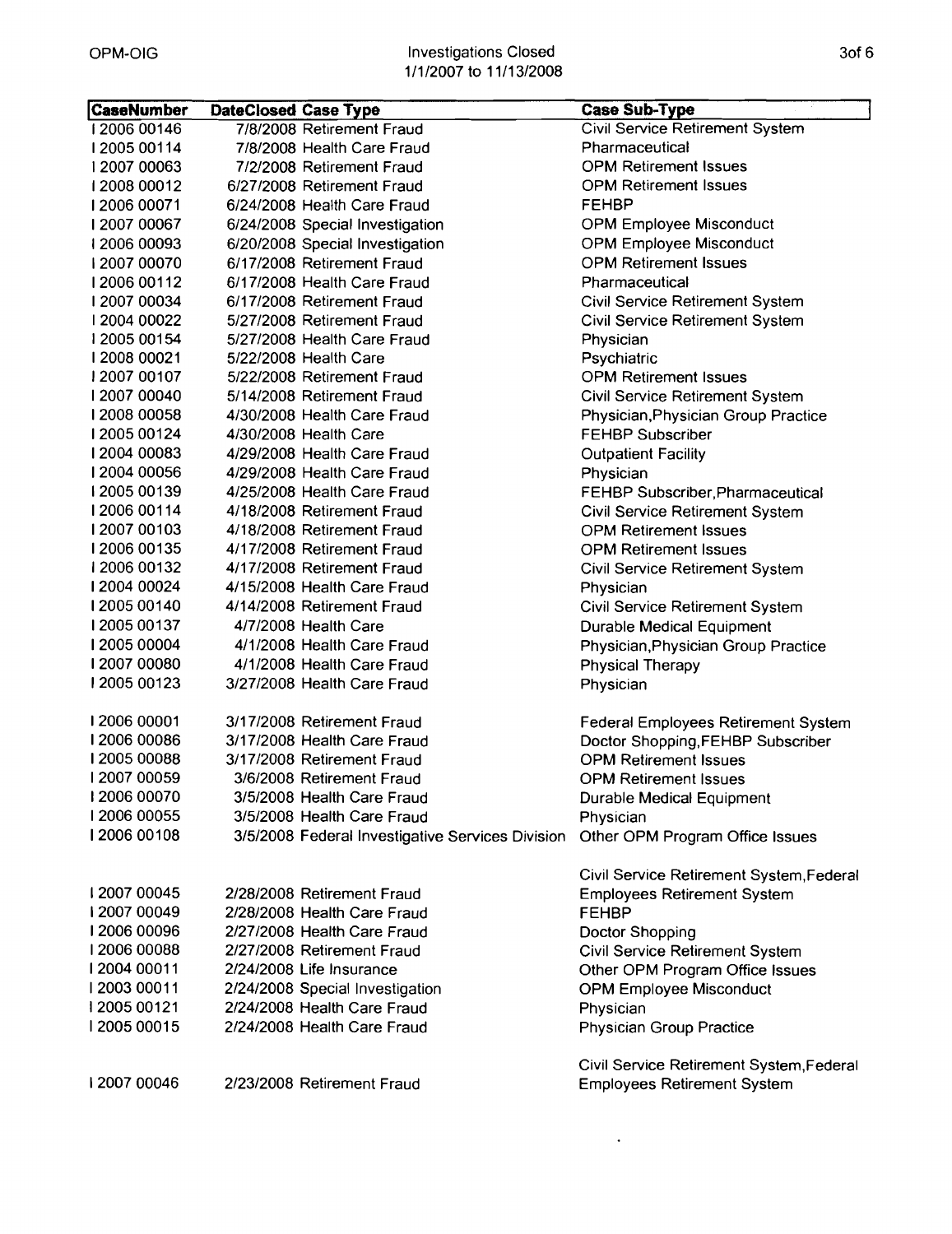| <b>CaseNumber</b> | <b>DateClosed Case Type</b> |                                                   | <b>Case Sub-Type</b>                                       |
|-------------------|-----------------------------|---------------------------------------------------|------------------------------------------------------------|
| 12007 00050       |                             | 2/23/2008 Health Care Fraud                       | <b>FEHBP</b>                                               |
|                   |                             |                                                   | <b>Federal Employees Retirement</b>                        |
| 12006 00016       |                             | 2/14/2008 Retirement                              | <b>System, OPM Retirement Issues</b>                       |
| 1200700033        |                             | 2/14/2008 Health Care                             | <b>FEHBP</b>                                               |
| 1200700088        |                             | 2/14/2008 Retirement                              | <b>OPM Retirement Issues</b>                               |
| 12007 00052       |                             | 2/13/2008 Health Care Fraud                       | Physician, Physician Group Practice                        |
| 12007 00016       |                             | 2/6/2008 Retirement                               | Civil Service Retirement System                            |
| 12007 00015       |                             | 2/6/2008 Health Care Fraud                        | <b>FEHBP</b>                                               |
| 1200700039        |                             | 2/6/2008 Health Care Fraud                        | Pharmaceutical                                             |
| 1200700036        |                             | 2/6/2008 Health Care Fraud                        | Pharmaceutical                                             |
| 12005 00027       |                             | 2/4/2008 Retirement Fraud                         | Civil Service Retirement System                            |
| 2007 00055        |                             | 1/24/2008 Health Care Fraud                       | Pharmaceutical                                             |
|                   |                             |                                                   |                                                            |
|                   |                             |                                                   | Civil Service Retirement System, Federal                   |
| 12007 00044       |                             | 1/23/2008 Retirement Fraud                        | <b>Employees Retirement System</b>                         |
| 1200700048        |                             | 1/23/2008 Health Care Fraud                       | <b>FEHBP</b>                                               |
| 2007 00005        |                             | 1/23/2008 Retirement Fraud                        | <b>OPM Retirement Issues</b>                               |
| 1200700098        |                             | 1/23/2008 Retirement Fraud                        | <b>OPM Retirement Issues</b>                               |
|                   |                             |                                                   |                                                            |
| 12003 00072       |                             | 1/22/2008 Retirement Fraud                        | <b>Federal Employees Retirement System</b>                 |
|                   |                             |                                                   |                                                            |
| 12004 00036       |                             | 1/14/2008 Retirement Fraud                        | <b>Federal Employees Retirement System</b>                 |
| 12007 00032       |                             | 12/26/2007 Health Care Fraud                      | Pharmaceutical                                             |
| 12006 00048       |                             | 12/26/2007 Retirement Fraud                       | <b>OPM Retirement Issues</b>                               |
| 1200700037        |                             | 12/21/2007 Health Care                            | <b>FEHBP</b>                                               |
|                   |                             |                                                   |                                                            |
|                   |                             |                                                   | Civil Service Retirement System, Federal                   |
| 1200700026        |                             | 12/21/2007 Retirement Fraud                       | <b>Employees Retirement System</b>                         |
| 1200700025        |                             | 12/21/2007 Health Care Fraud                      | <b>FEHBP</b>                                               |
| 12007 00019       |                             | 12/21/2007 Retirement Fraud                       |                                                            |
| 1200700017        |                             | 12/21/2007 Health Care Fraud                      | <b>Federal Employees Retirement System</b><br><b>FEHBP</b> |
| 12006 00060       |                             | 11/30/2007 Health Care Fraud                      | <b>FEHBP Subscriber</b>                                    |
| 12006 00120       |                             | 11/19/2007 Health Care Fraud                      | FEHBP Subscriber, Other Agency                             |
| 12006 00104       |                             | 11/7/2007 Health Care Fraud                       | <b>FEHBP</b>                                               |
| 12008 00011       |                             | 11/6/2007 Federal Investigative Services Division | <b>OPM Contractor Misconduct</b>                           |
| 12006 00081       |                             | 10/30/2007 Health Care Fraud                      | Pharmaceutical                                             |
| 12006 00079       |                             | 10/24/2007 Retirement Fraud                       | <b>Civil Service Retirement System</b>                     |
| 12006 00117       |                             | 10/11/2007 Health Care Fraud                      | <b>Durable Medical Equipment</b>                           |
| 12004 00004       |                             | 10/10/2007 Retirement Fraud                       | Civil Service Retirement System                            |
| 12005 00001       |                             | 10/10/2007 Retirement Fraud                       | <b>Civil Service Retirement System</b>                     |
| 12006 00068       |                             | 10/9/2007 Health Care Fraud                       | FEHBP, Home Health Care, Physician                         |
| 12006 00118       |                             | 10/5/2007 Health Care Fraud                       | <b>Durable Medical Equipment</b>                           |
| 1200700087        |                             | 9/7/2007 Retirement Fraud                         | <b>Civil Service Retirement System</b>                     |
| 12006 00080       |                             | 8/31/2007 Retirement Fraud                        | Civil Service Retirement System                            |
|                   |                             |                                                   | <b>FEHBP Subscriber, Outpatient</b>                        |
| 12004 00020       |                             | 8/31/2007 Health Care Fraud                       | Facility, Physician                                        |
|                   |                             |                                                   |                                                            |
|                   |                             |                                                   | Civil Service Retirement System, Federal                   |
| 1200700043        |                             | 8/31/2007 Retirement Fraud                        | <b>Employees Retirement System</b>                         |
| 1200700047        |                             | 8/31/2007 Health Care Fraud                       | <b>FEHBP</b>                                               |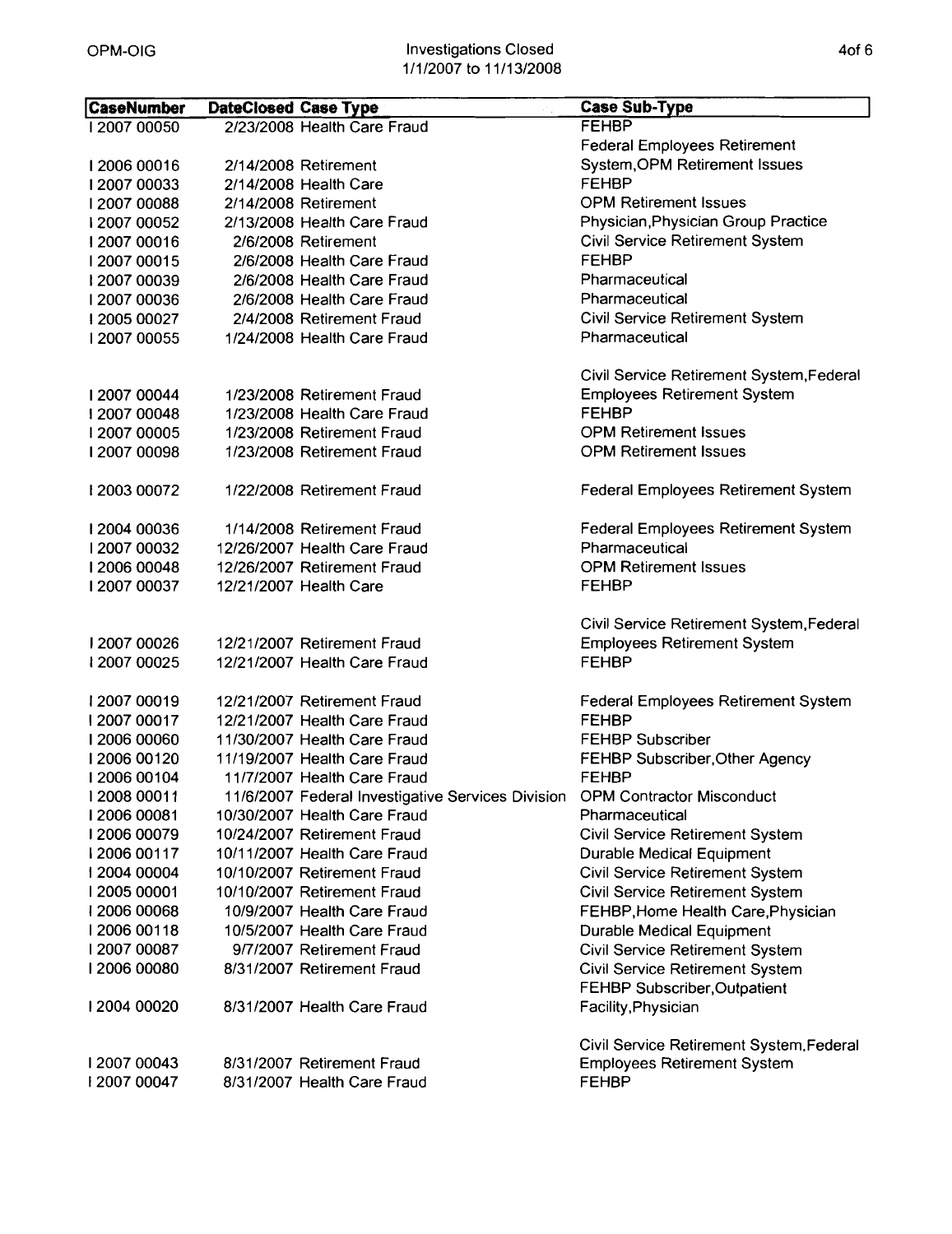| <b>CaseNumber</b> | <b>DateClosed Case Type</b> |                                                  | <b>Case Sub-Type</b>                                                                |
|-------------------|-----------------------------|--------------------------------------------------|-------------------------------------------------------------------------------------|
| 12006 00110       |                             | 8/31/2007 Health Care Fraud                      | <b>Outpatient Facility, Physician</b>                                               |
|                   |                             |                                                  | FEHBP Subscriber, Outpatient                                                        |
| 12004 00012       |                             | 8/31/2007 Health Care Fraud                      | Facility, Physician                                                                 |
| 12005 00040       |                             | 8/31/2007 Retirement                             | Civil Service Retirement System                                                     |
| 12007 00075       |                             | 8/28/2007 Retirement Fraud                       | Civil Service Retirement System                                                     |
| 12005 00009       |                             | 8/21/2007 Health Care Fraud                      | Physician, Physician Group Practice                                                 |
| 12005 00070       |                             | 8/17/2007 Health Care Fraud                      | Durable Medical Equipment                                                           |
| 12003 00031       |                             | 8/16/2007 Health Care                            | Qui Tam                                                                             |
| 12006 00054       |                             | 8/16/2007 Special Investigation                  | Center for Federal Investigative Services                                           |
| 12006 00039       |                             | 8/7/2007 Health Care Fraud                       | FEHBP Subscriber, Hospital                                                          |
| 12007 00041       |                             | 8/7/2007 Health Care Fraud                       | <b>FEHBP</b>                                                                        |
| 12007 00021       |                             | 8/7/2007 General Complaint                       | <b>OPM Retirement Issues</b>                                                        |
| 12005 00052       |                             | 8/6/2007 Health Care Fraud                       | Pharmaceutical, Physician                                                           |
| 12005 00057       |                             | 8/6/2007 Health Care Fraud                       | Chiropractic Group Practice, Chiropractor                                           |
| 12006 00130       |                             | 8/3/2007 Federal Investigative Services Division | Center for Federal Investigative Services<br>Civil Service Retirement System, Other |
| 12006 00094       |                             | 8/2/2007 Retirement Fraud                        | Agency                                                                              |
| 12004 00009       |                             | 8/2/2007 Health Care Fraud                       | Hospital, Physician                                                                 |
| 12004 00052       |                             | 7/18/2007 Health Care Fraud                      | Durable Medical Equipment, Physician                                                |
| 12005 00022       |                             | 7/17/2007 Health Care                            | Physician                                                                           |
| 12006 00019       |                             | 7/12/2007 Health Care Fraud                      | <b>FEHBP Subscriber</b>                                                             |
| 12004 00067       |                             | 7/12/2007 Health Care Fraud                      | Psychiatric                                                                         |
| 12006 00040       |                             | 7/5/2007 Retirement Fraud                        | <b>Federal Employees Retirement System</b>                                          |
| 12005 00161       |                             | 7/5/2007 Retirement Fraud                        | Civil Service Retirement System<br>Billing Company, Physician, Physician            |
| 12006 00101       |                             | 7/5/2007 Health Care Fraud                       | <b>Group Practice</b>                                                               |
| 12005 00075       |                             | 6/25/2007 Health Care Fraud                      | <b>Durable Medical Equipment</b>                                                    |
| 12006 00127       |                             | 6/18/2007 Health Care Fraud                      | Physician                                                                           |
| 12006 00053       |                             | 6/14/2007 Special Investigation                  | <b>OPM Facility</b>                                                                 |
| 12006 00082       |                             | 6/7/2007 Health Care Fraud                       | Ambulance                                                                           |
| 1200700056        |                             | 6/7/2007 Retirement Fraud                        | <b>Federal Employees Retirement System</b>                                          |
| 1200500108        |                             | 5/31/2007 Retirement Fraud                       | <b>Civil Service Retirement System</b>                                              |
| 12006 00004       |                             | 5/23/2007 Retirement Fraud                       | <b>Civil Service Retirement System</b>                                              |
| 12005 00145       |                             | 5/17/2007 Health Care Fraud                      | Laboratory, Physician                                                               |
| 1200500023        |                             | 5/15/2007 Health Care Fraud                      | Physician                                                                           |
| 12004 00069       |                             | 5/11/2007 Combined Federal Campaign Fraud        | <b>OPM Contractor Misconduct</b>                                                    |
| 1200500106        |                             | 5/11/2007 Special Investigation                  | <b>OPM Employee Misconduct</b>                                                      |
| 12005 00158       |                             | 5/4/2007 Retirement Fraud                        | Civil Service Retirement System                                                     |
| 12005 00159       |                             | 5/4/2007 Retirement Fraud                        | <b>OPM Retirement Issues</b>                                                        |
| 12005 00010       |                             | 4/24/2007 Special Investigation                  | <b>OPM Employee Misconduct</b>                                                      |
| 12006 00073       |                             | 4/24/2007 Health Care Fraud                      | Ambulance                                                                           |
| 12004 00002       |                             | 4/18/2007 Retirement Fraud                       | <b>Civil Service Retirement System</b>                                              |
| 1200500083        |                             | 4/18/2007 Health Care Fraud                      | Pharmaceutical, Physician                                                           |
| 1200300003        |                             | 4/17/2007 Retirement Fraud                       | <b>OPM Employee Misconduct</b>                                                      |
| 12006 00062       |                             | 4/17/2007 Special Investigation                  | <b>OPM Employee Misconduct</b>                                                      |
| 12006 00050       |                             | 4/17/2007 Retirement Fraud                       | Civil Service Retirement System                                                     |